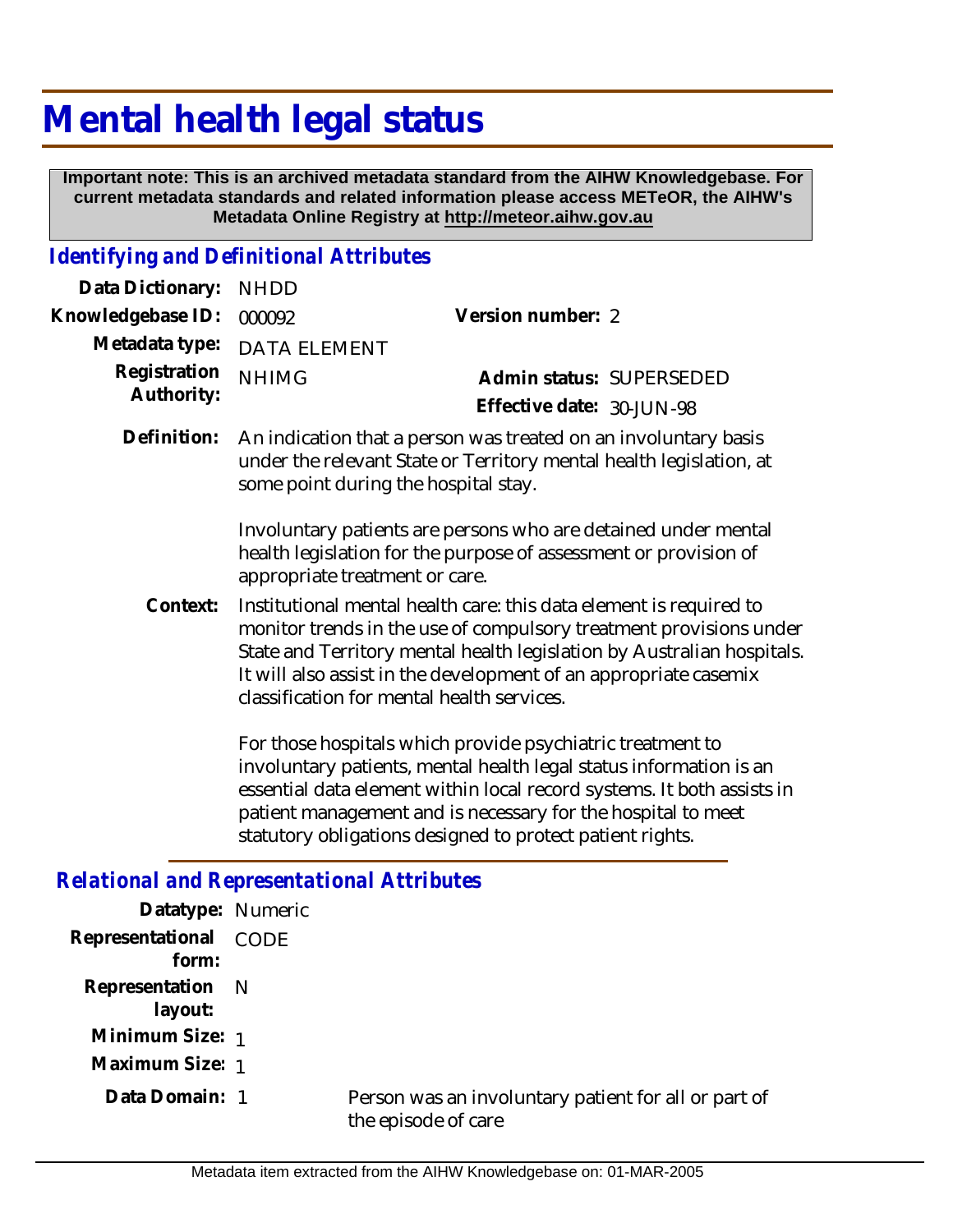2 Person was not an involuntary patient at any time during the episode of care

Guide For Use: Hospitals require approval under the State or Territory mental health legislation in order to detain patients for the provision of mental health care. Code 1 involuntary status should only be used by facilities which are approved for this purpose. While each State and Territory mental health legislation differs in the number of categories of involuntary patient that are recognised, and the specific titles and legal conditions applying to each type, the legal status categories which provide for compulsory detention of the patient can be readily differentiated within each jurisdiction. These include special categories for forensic patients who are charged with or convicted of some form of criminal activity.

> Each State/Territory health authority should identify which sections of their mental health legislation provide for detention of the patient and code these as involuntary status.

> The mental health legal status of admitted patients treated within approved hospitals may change many times throughout the episode of care. Patients may be admitted to hospital on an involuntary basis and subsequently be changed to voluntary status; some patients are admitted as voluntary but are transferred to involuntary status during the hospital stay. Multiple changes between voluntary and involuntary status may occur depending on the patient's clinical condition and his/her capacity to consent to treatment. A small number of patients remain as involuntary at discharge.

> Coding of this item should be used simply to 'flag' whether, at some point during the episode of care, the patient was detained on an involuntary basis under the relevant State or Territory legislation, regardless of when this occurred or the duration of the involuntary period.

Related metadata: supersedes previous data element Legal status on admission version 1 supersedes previous data element Legal status on discharge version 1 has been superseded by Mental health legal status version 3

## *Administrative Attributes*

**Source Document:**

**Source Organisation:** National Health Data Committee